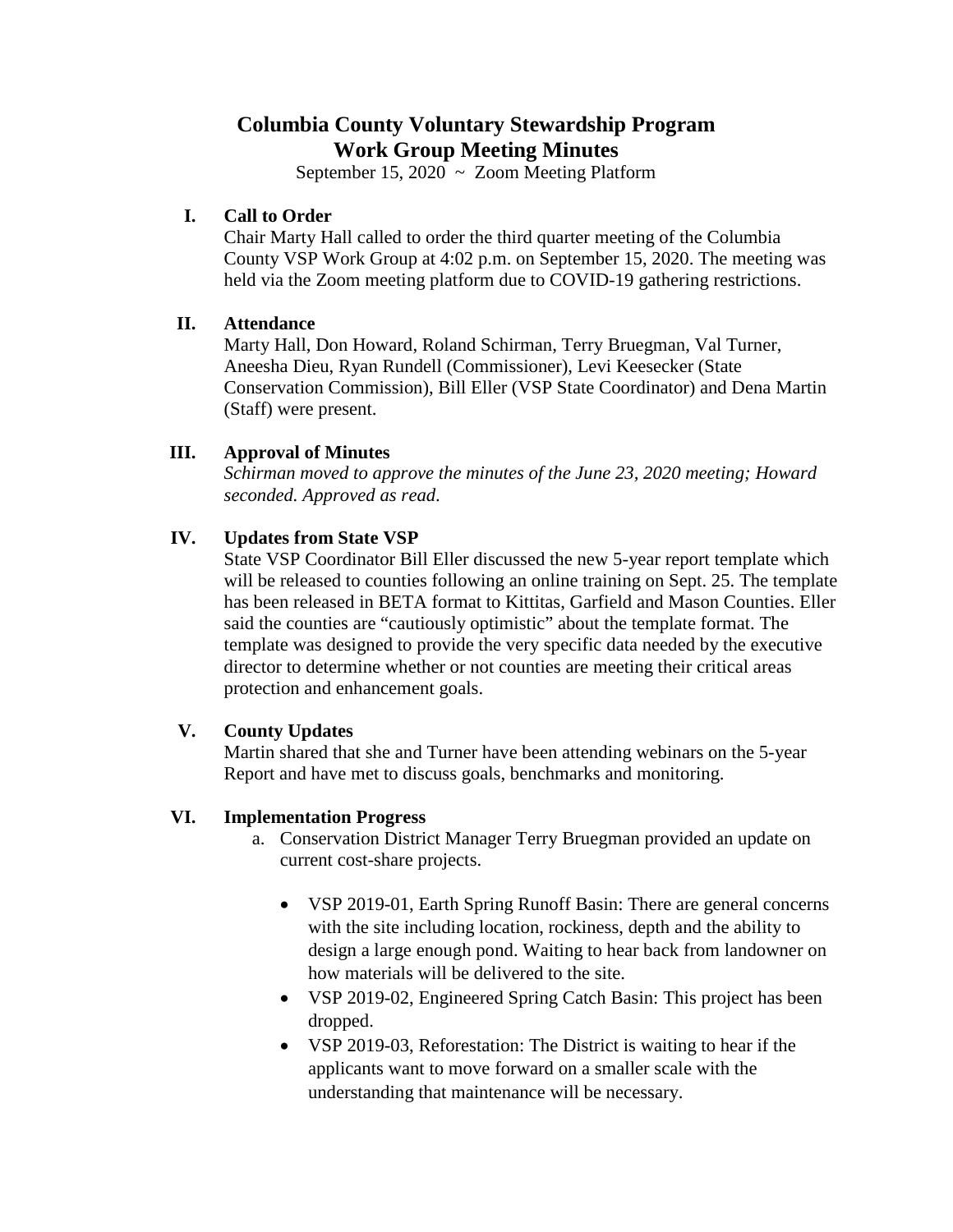- VSP 2019-04, Livestock Control Fencing/Watering Stations: Cultural resources has been completed and nothing was found. Project will move forward.
- VSP 2019-05, Livestock Watering Stations: The spring was located and CCD is talking with landowners to verify the vision/scope of the project before drafting a plan.
- VSP 2019-06, Livestock Control Fencing: A previous cultural resources report is on file. Applicant is gathering materials and project is in process.
- VSP 2019-07, Windbreak and Shelterbelt Establishment: CCD met with applicant, took measurements and identified goals to be accomplished. Will work on developing a plan.
- VSP 2019-08, Invasive Species Control: Applicant has not made a firm decision on the desired approach and what to plant.
- Hall asked questions regarding cultural resources being required for tree planting. Eller responded that it may be and referred the work group to the Commission grant manual which lists project requirements.
- b. Aneesha Dieu and Terry Bruegman introduced two new cost-share applications for work group review.
	- Dieu explained that the projects will use research from Kinsey Labs to show the positive benefits of nutrient management, which has been used widely, with great success, in the midwest. Because the project requires a high up-front fiscal commitment, producers are reluctant to take that jump. It is hopeful that the project will be successful, showing improved yields and lesser ongoing inputs, and that data can be shared with other landowners who will be more inclined to participate. Dieu said the project addresses the root problems, which means less fixes are needed down the road, as opposed to continually addressing surface problems.
	- The work group discussed whether the projects fit under the VSP requirement of protecting critical areas. Both projects are in Fish and Wildlife Habitat Conservation Areas as well as Geologically Hazardous Areas. Turner noted that one of the stewardship practices specifically mentioned in the work plan is 590 Nutrient Management which is the maintenance/improvement of the biological condition of soil and protection soil function in critical areas. Keeseker noted that lesser inputs could result in less contamination and runoff. Group members agreed that the projects meet the VSP work plan goals.
	- *Howard moved to approve VSP 2020-01 and 2020-02 for cost share funding; Schirman seconded. All in favor, none opposed.*